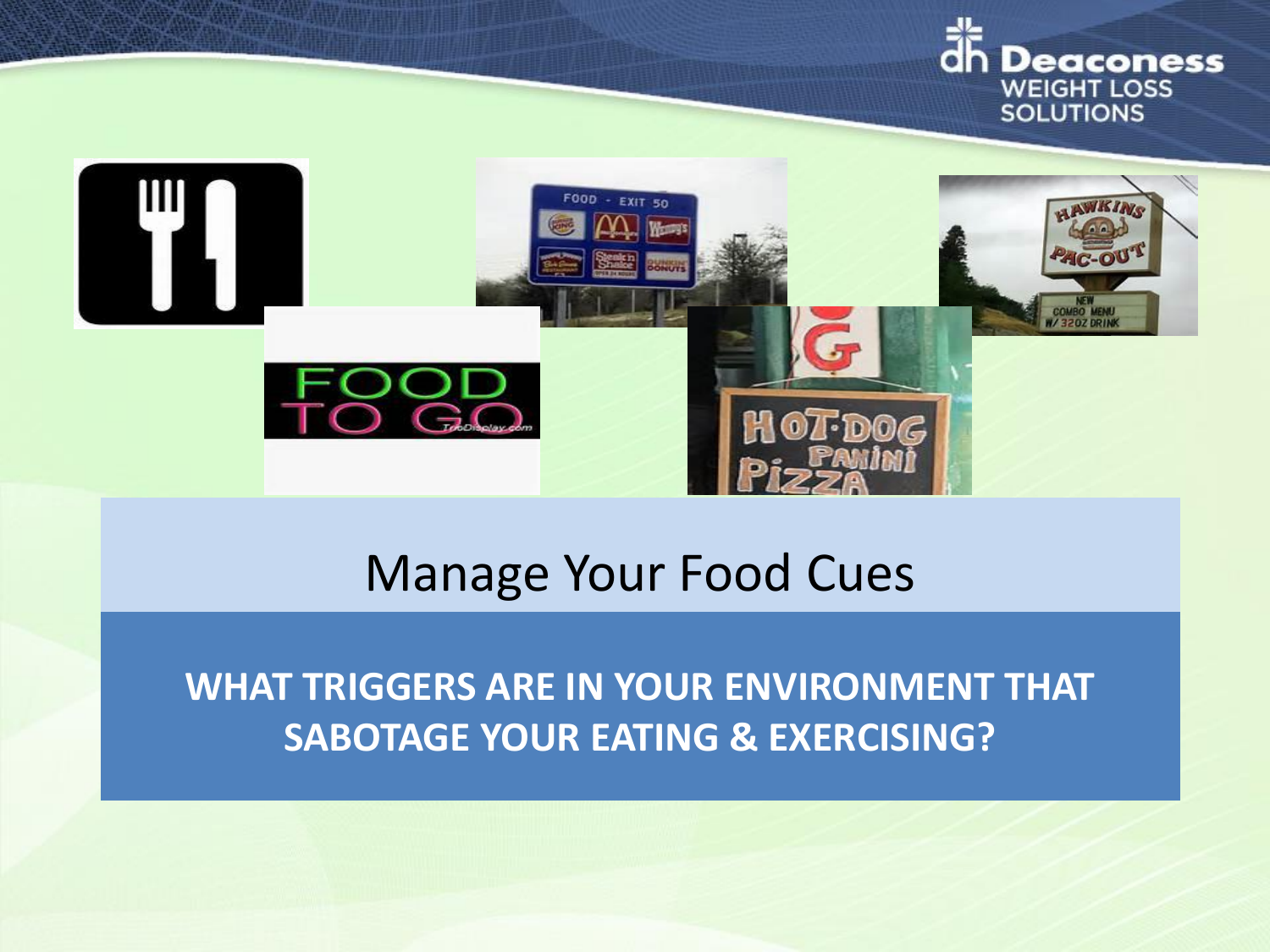

# Types of Hunger



#### PHYSICAL HUNGER



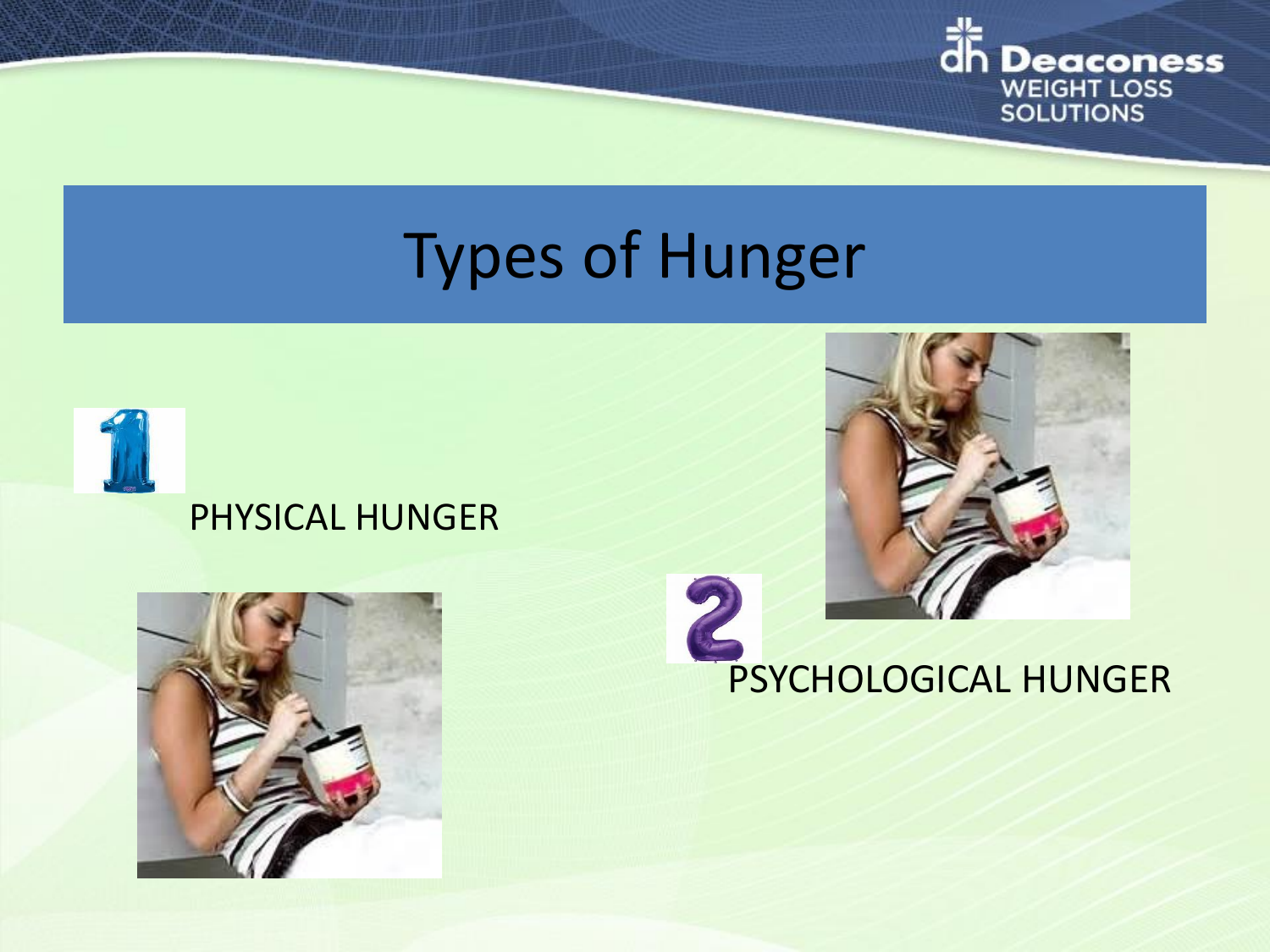



## PHYSICAL HUNGER

• **Physical hunger** internal signals provided by your body letting you know it is time to eat. This is a normal physiological process. When you are hungry, do you find yourself enjoying your food more?

Is physical hunger a bad thing? No, it is a normal process of our body telling us it is time to refuel. Our bodies require food for energy.

But, if we go too long without eating (greater than  $4 - 5$  hours) we set ourselves up for extreme hunger and then find ourselves eating fast and eating too much! When we are overly hunger, we look for something, anything to fill the gap.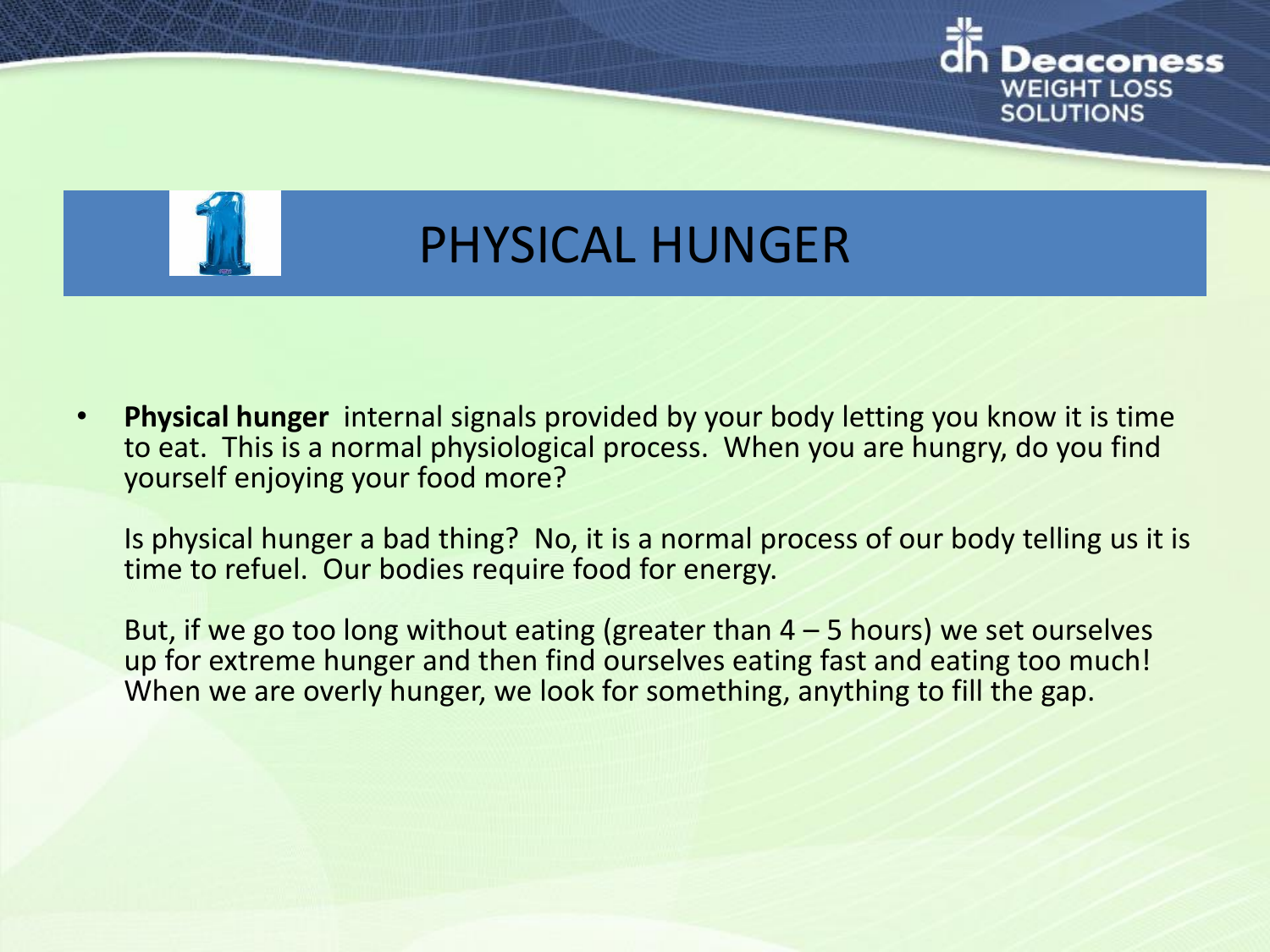



## PSYCHOLOGICAL HUNGER

- **"Head hunger."** Head hunger is different from physical hunger, because you are not hungry but go ahead & eat. There are a lot of reasons why we eat when we do. "Head hunger" can be based on our senses (sight, smell, taste), emotions such stress, or a particular time of day. Just the sight or smell of food can lead us to want to eat. These eating episodes can be out of habit, such as eating at a certain time of the day. You go take a break with co-workers; everyone else eats a snack so you do to. The family eats snacks in the evening so you do to.
- The purpose of this class is to have you start thinking about why you eat when you do. When you eat, ask yourself is it based on a physical hunger or a head hunger?
- Let's explore the environmental cues that may be trigger the head hunger leading you to want to eat when you are not hungry and have not planned to eat.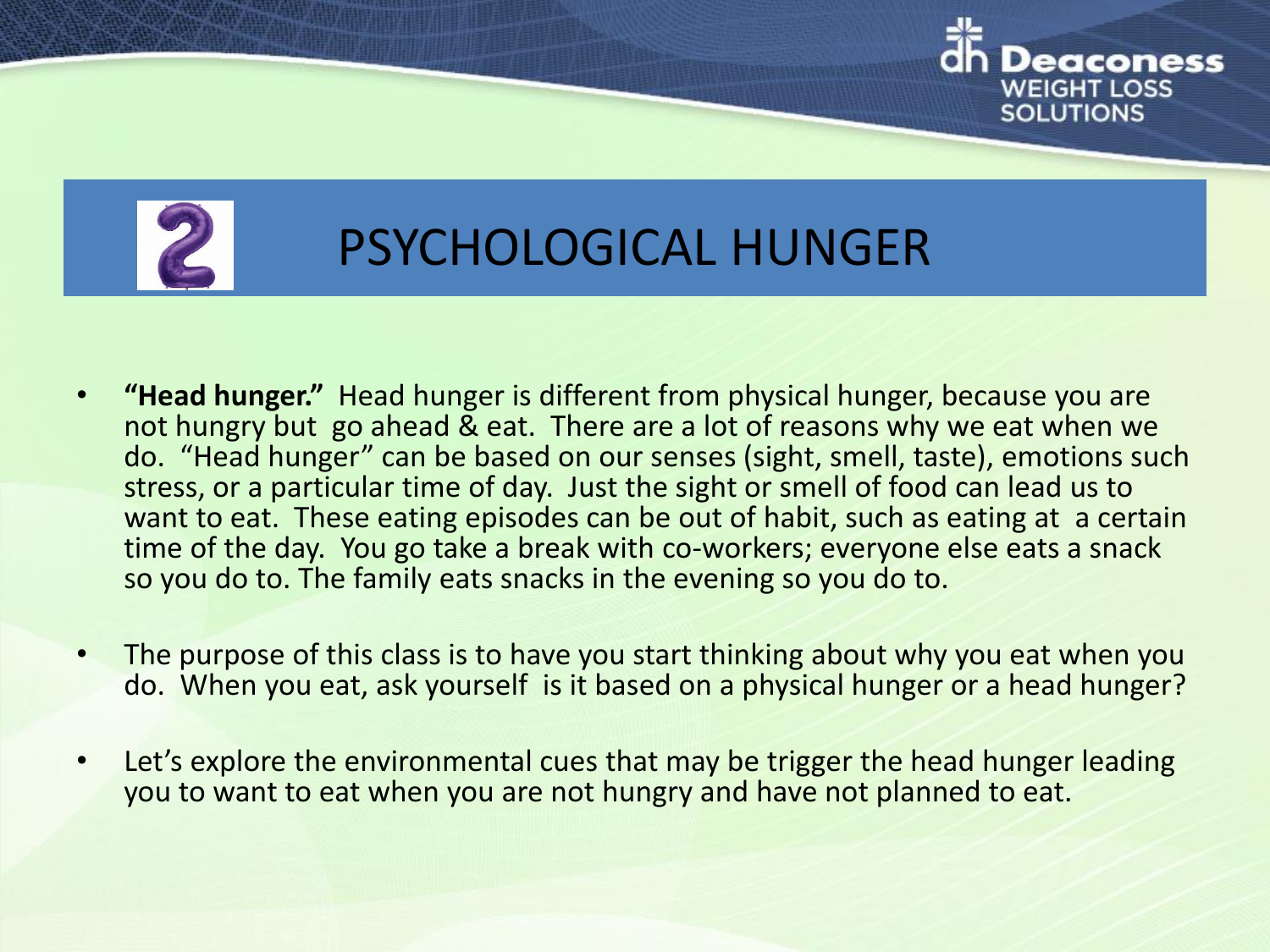

## **Types of Hunger - Physical Hunger**

- Stomach pangs
- Empty feeling in the stomach
- The Hunger Scale
- Physically faint
- Ravenous
- Fairly hungry
- 4 Slightly hungry
- 5 Neutral
- Pleasantly satisfied
- 
- Light-Headedness
- Slight Headache

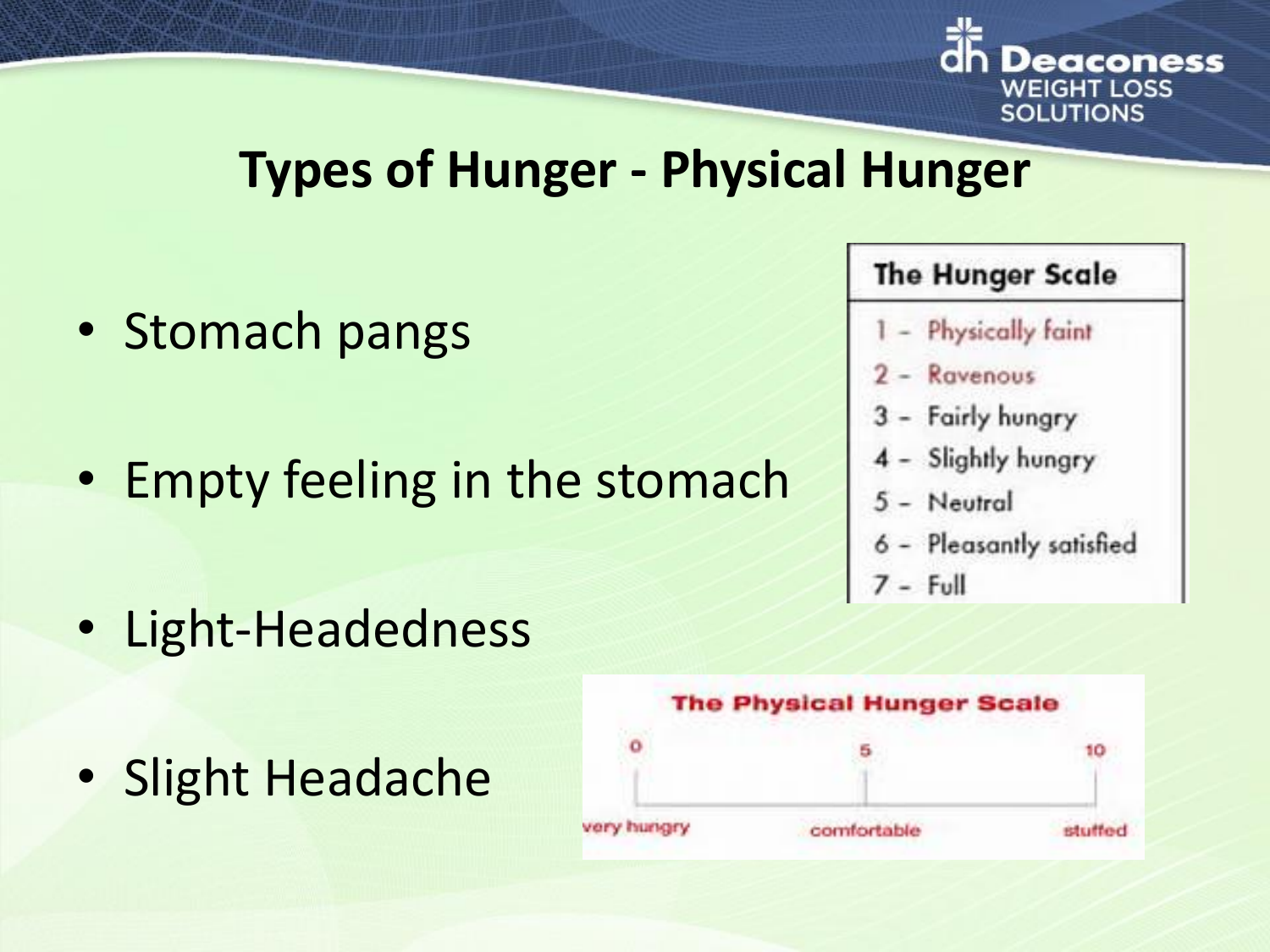

## **Types of Hunger – Psychological Hunger**

- Food smells good
- Food looks good
- Cravings
- Specific food
- Time of day
- Emotions: stress, boredom, fatigue

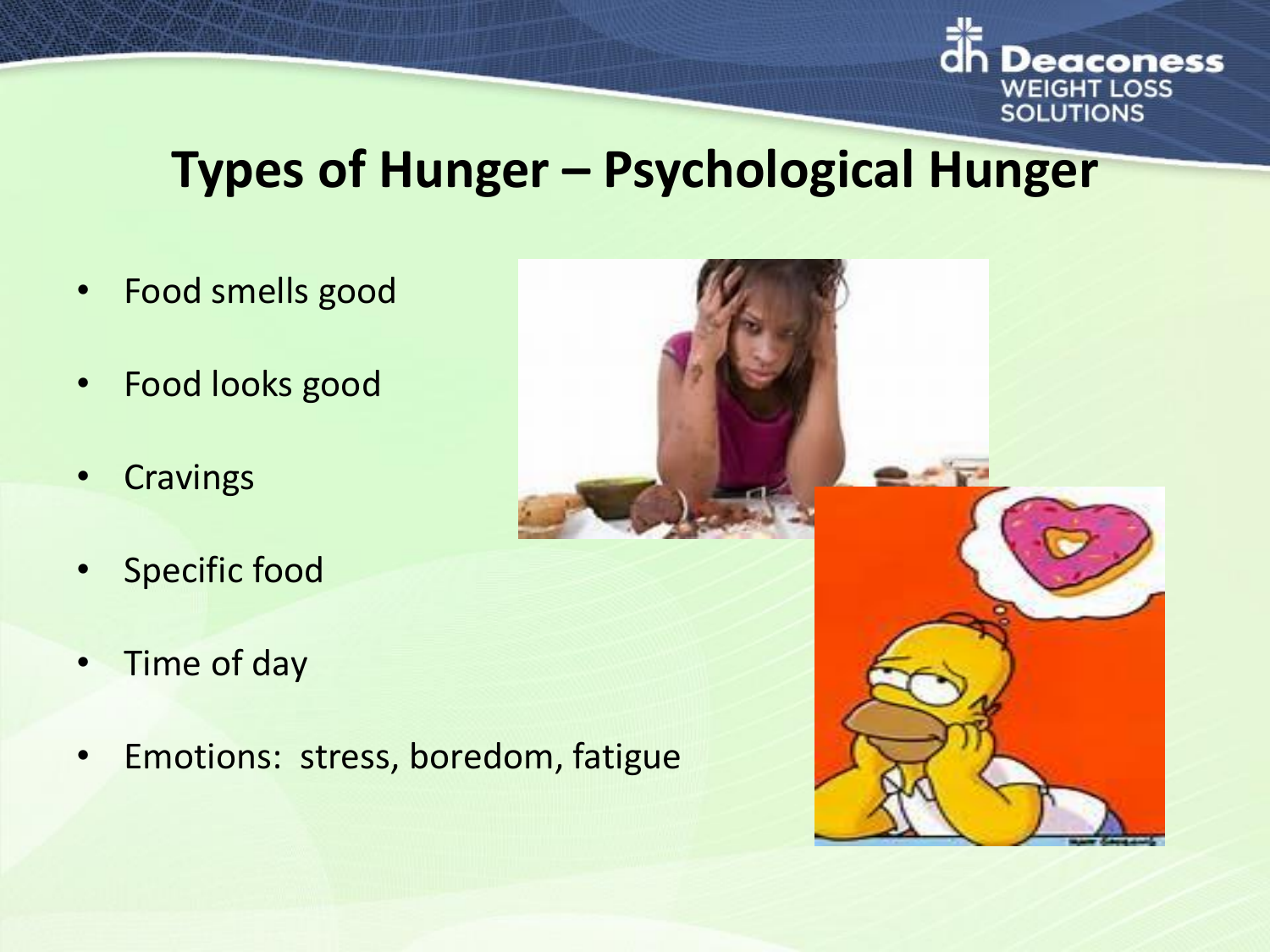

## **Environmental Cues**

## • **External Cues**

- Sight or smell of food
- Specific food
- Particular places i.e., kitchen, buffets, car
- Specific activity i.e., TV
- Certain times of day:
	- Break time at work
	- Arriving home from work
	- After dinner, before bedtime

What in your environment triggers you to want to eat inappropriately?

#### **Social Cues**

Family/friends Parties/Special Occasions Conducting business over a meal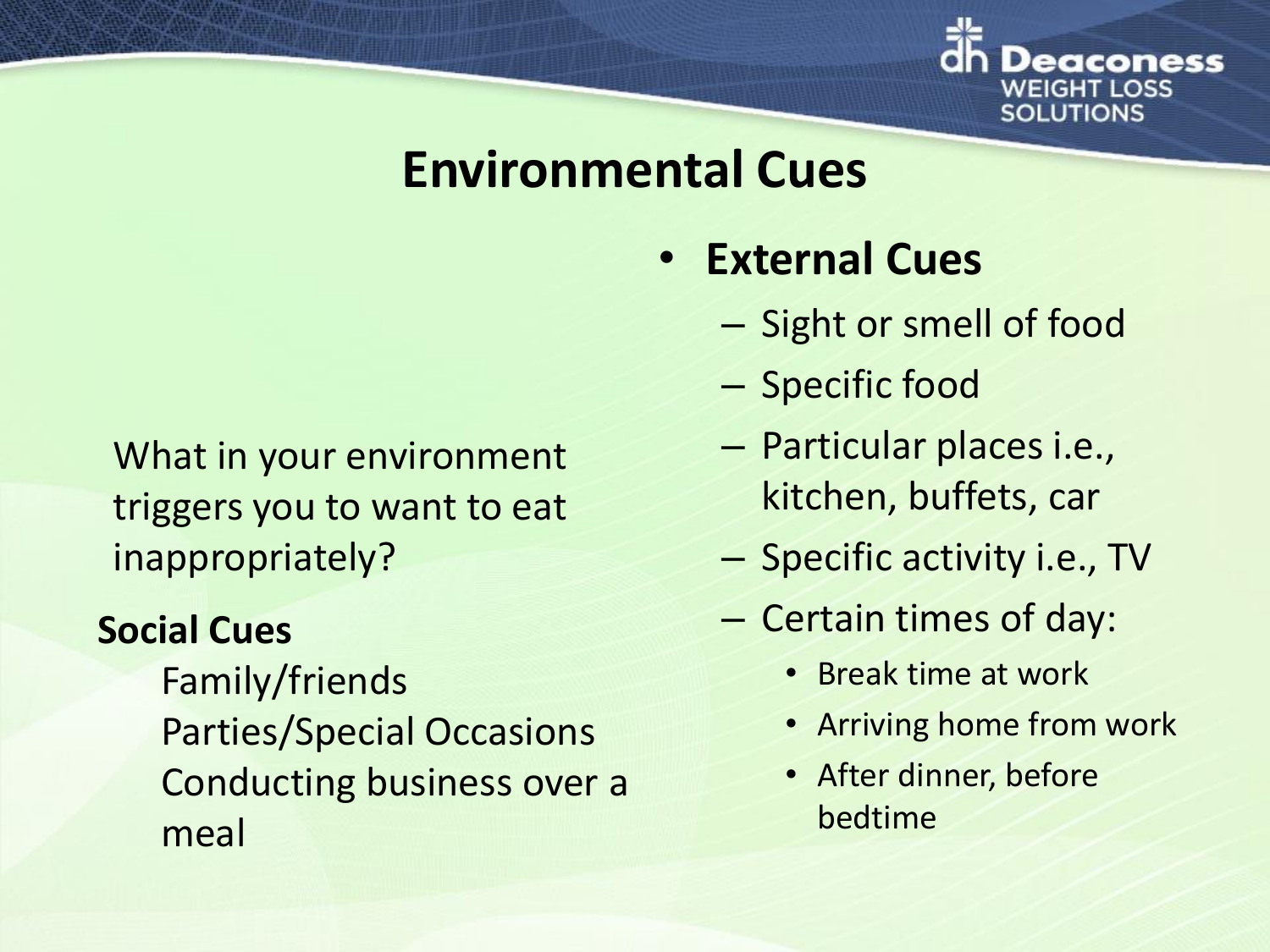

## **Environmental Cues**

.

- Do you use food to medicate or make yourself feel better?
- Is food your friend?
- Is your motivation to eat healthy reduced when you are tired?
- Do you have, at times, negative thoughts or feelings of failure when you are not able to accomplish your goal of healthy eating?

\*\*If you answered "yes" to one or more of the questions on the left, you may be an emotional eater.

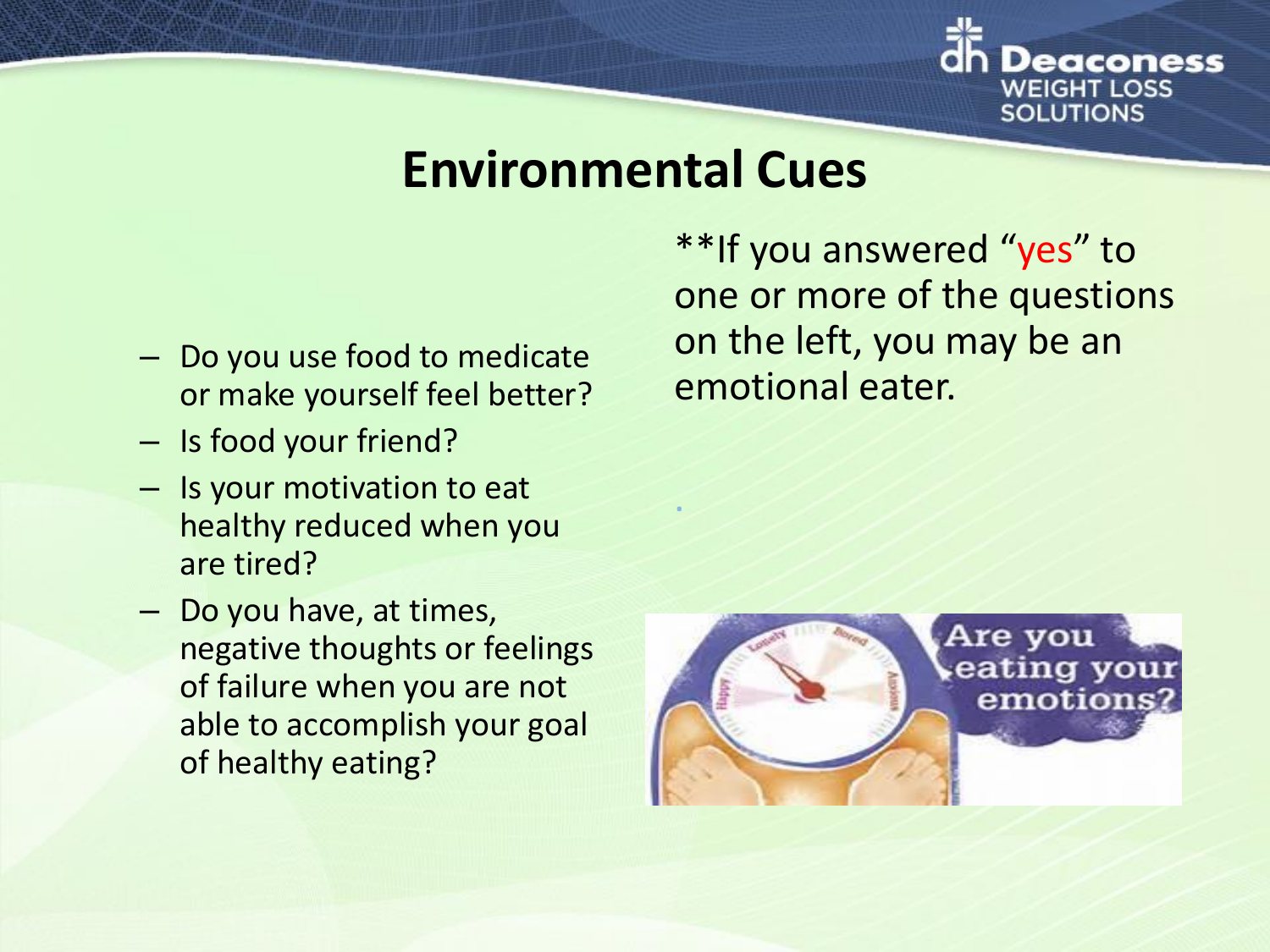

## **Emotional Eating**

- We all have emotions and have learned to deal with those emotions in various ways. There are different ways to effectively deal with emotions, but food is not one of them.
- Not all emotions are negative. What do we often do when we are happy & celebrating?
- Bariatric surgery alters the stomach but it does not change your thoughts or emotions. Now is the time to identify those emotion(s) that trigger you to eat inappropriately. If you are an emotional eater, now is the time to find non-food ways to deal with the emotional cues in your environment that trigger you to use food to feel better or self-medicate.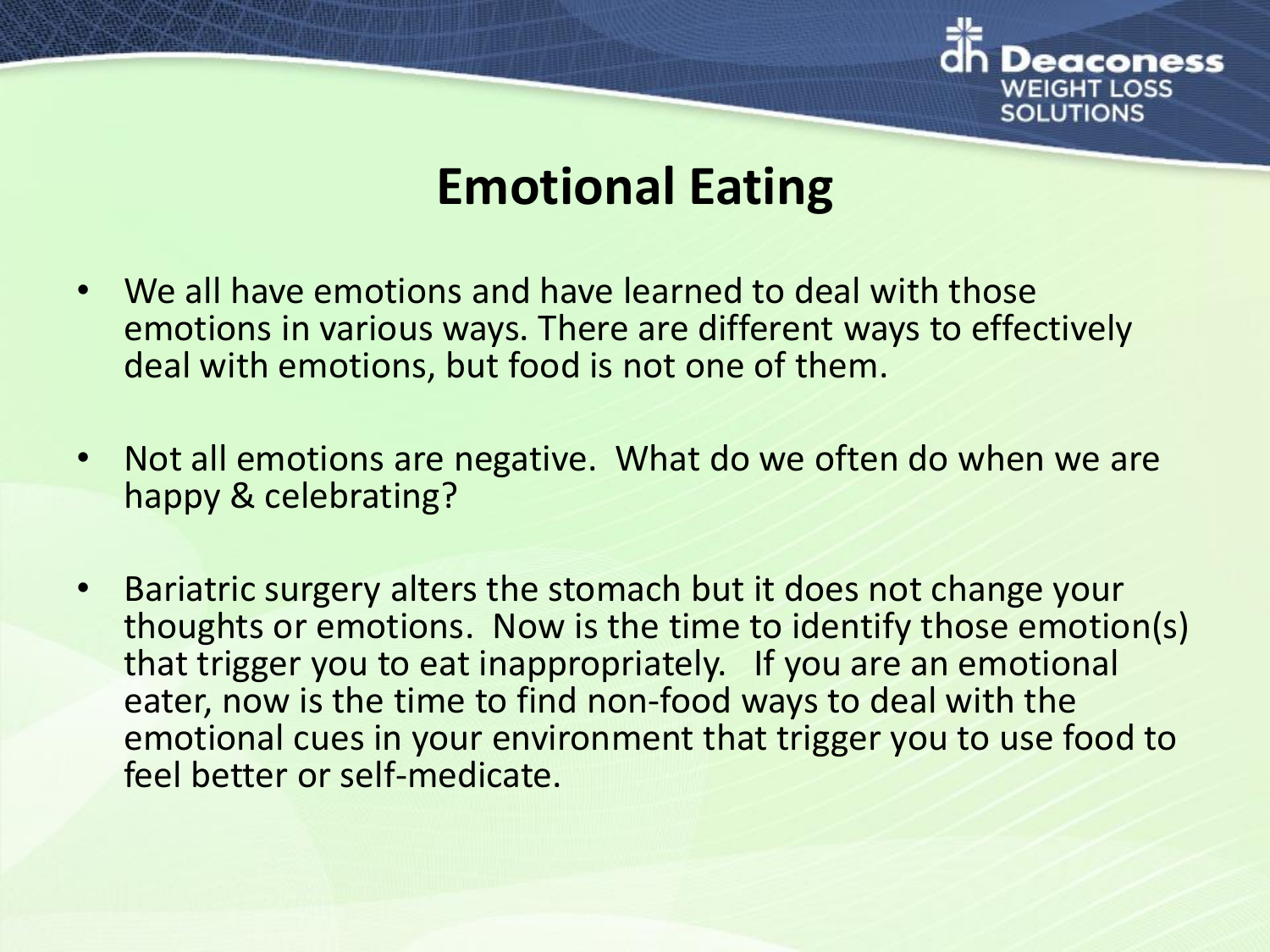

## **Environmental Cues**

## • **Internal Cues (Emotions)**

- Depressed
- Stress
- Anxious
- Lonely
- Bored
- Tired
- Happy

#### **12 INDICATIVE SIGNS OF EMOTIONAL EATING**

- 1. You eat when you are stressed
- 2. You eat as a response to your emotions
- 3. You seek solace in food
- 4. You have trouble losing weight (due to the way you eat).
- 5. Your eating is out of control (You can't stop yourself from eating)
- 6. You eat to feel happy
- 7. You eat when you feel happy
- 8. You are fascinated with eating / food
- 9. You use emotionally-charged words to describe food / eating
- 10. You eat even though you are rightfully full
- 11. You think of eating even though you are rightfully full
- 12. You have random food cravings out of the blue

<sup>©</sup> Celestine Chua; Full article: personalexcellence.co/blog/signs-of-emotional-eating/ Address emotional eating: personalexcellence.co/blog/emotional-eating/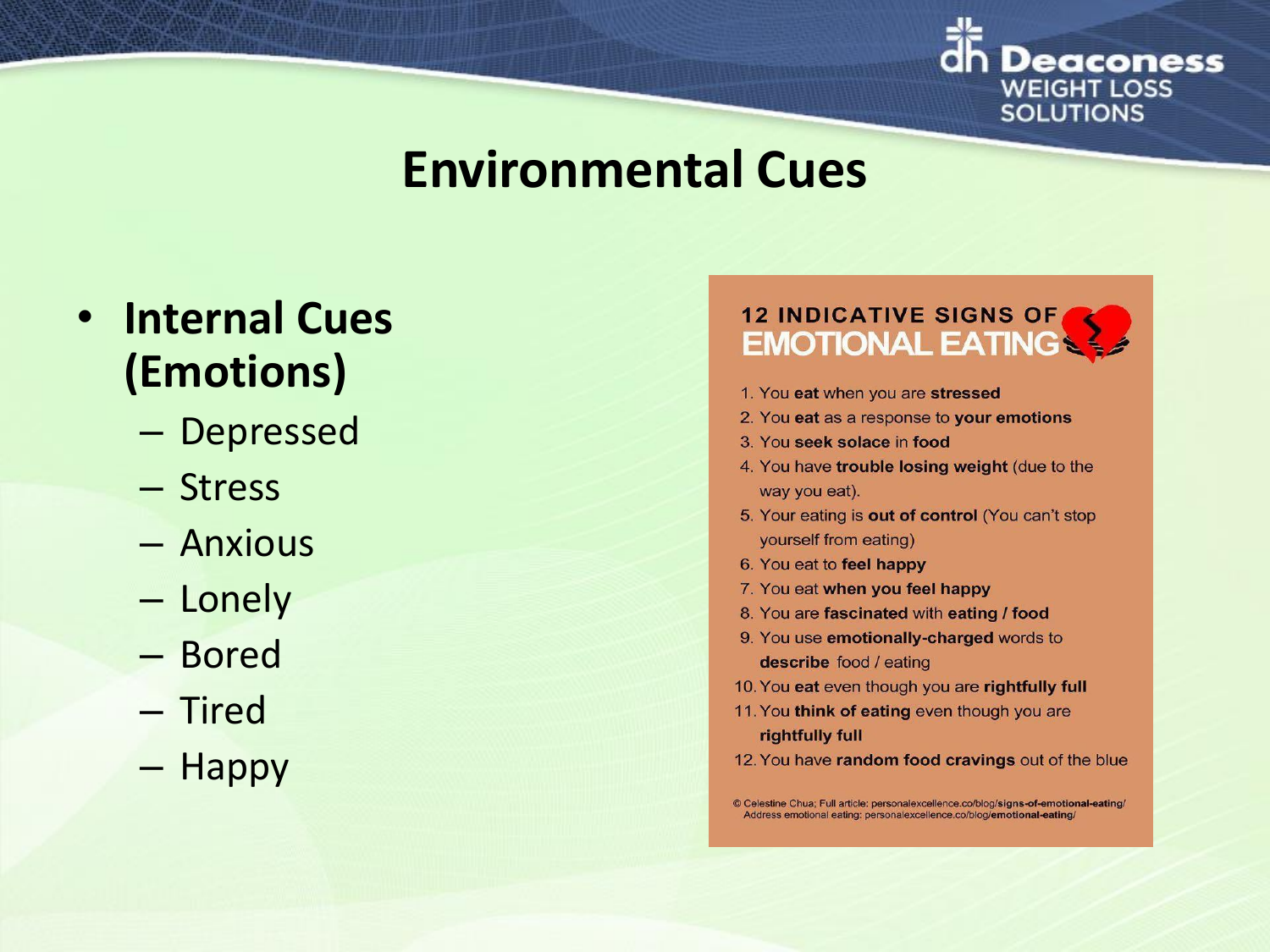

## Physical Hunger VS.

Comes on gradually & can be postponed

Can be satisfied with any type of food

Once you're full you can stop eating

Causes satisfaction, doesn't cause guilt

# Emotional Hunger

Comes on suddenly & feels urgent

Causes specific cravings, Pizza, chocolate, ice-cream...

Eat more than you normally would. Feel uncomfortably full.

Leaves you feeling guilty & cross with yourself.

www.thelondoner.me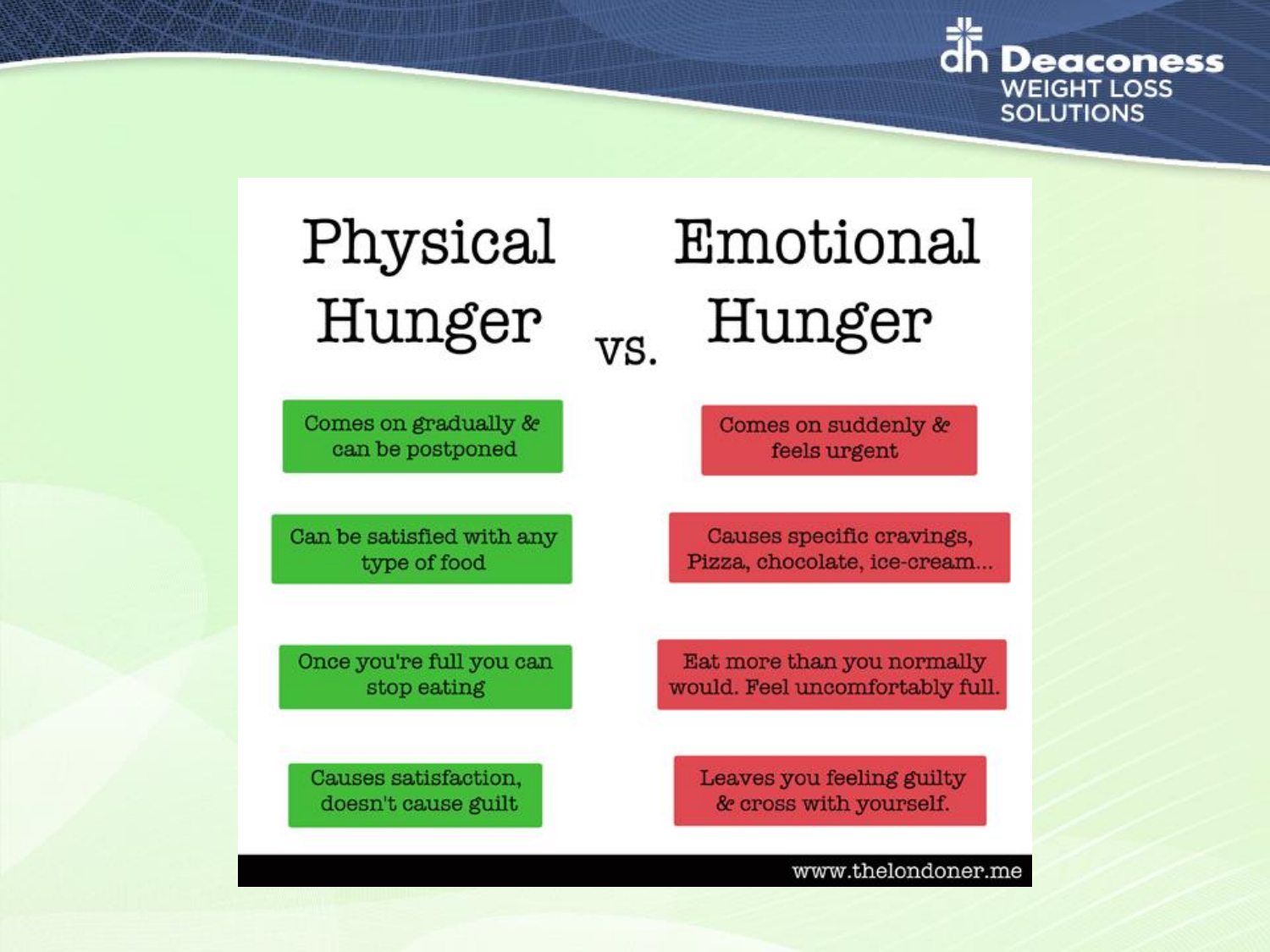



#### **EMOTIONS!**

#### Don't let your emotions get the best of you.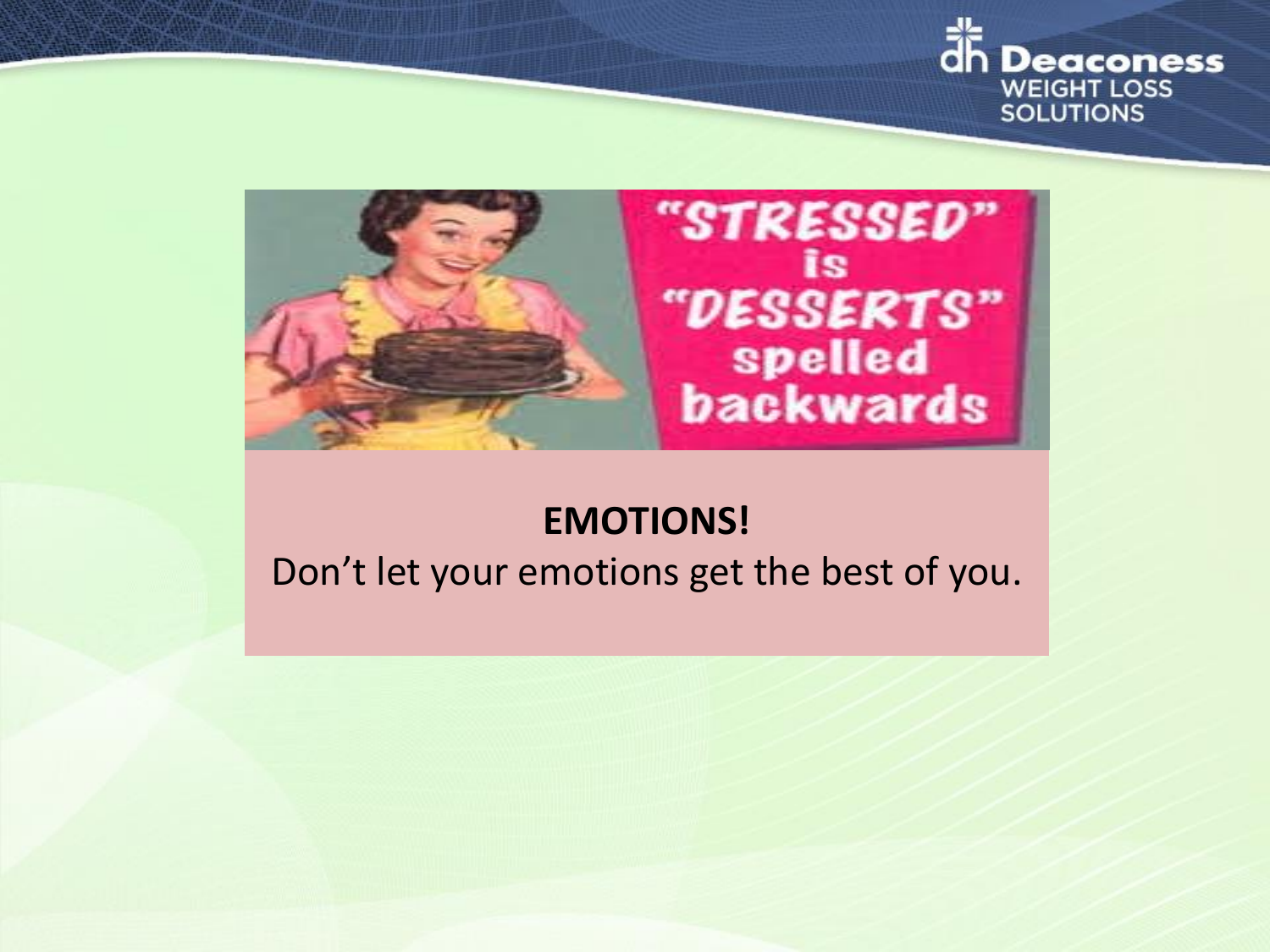

## **Coping with Food Cues**

- 1. **Identify** the type of hunger: physical or head hunger.
- 2. If **physical hunger,** include a healthy snack if the meal is greater than 1 hour until your next meal.
- 3. If **head hunger,** identify the trigger that is cueing you to eat.
- 4. How will you deal with this cue? Practice overcoming it.

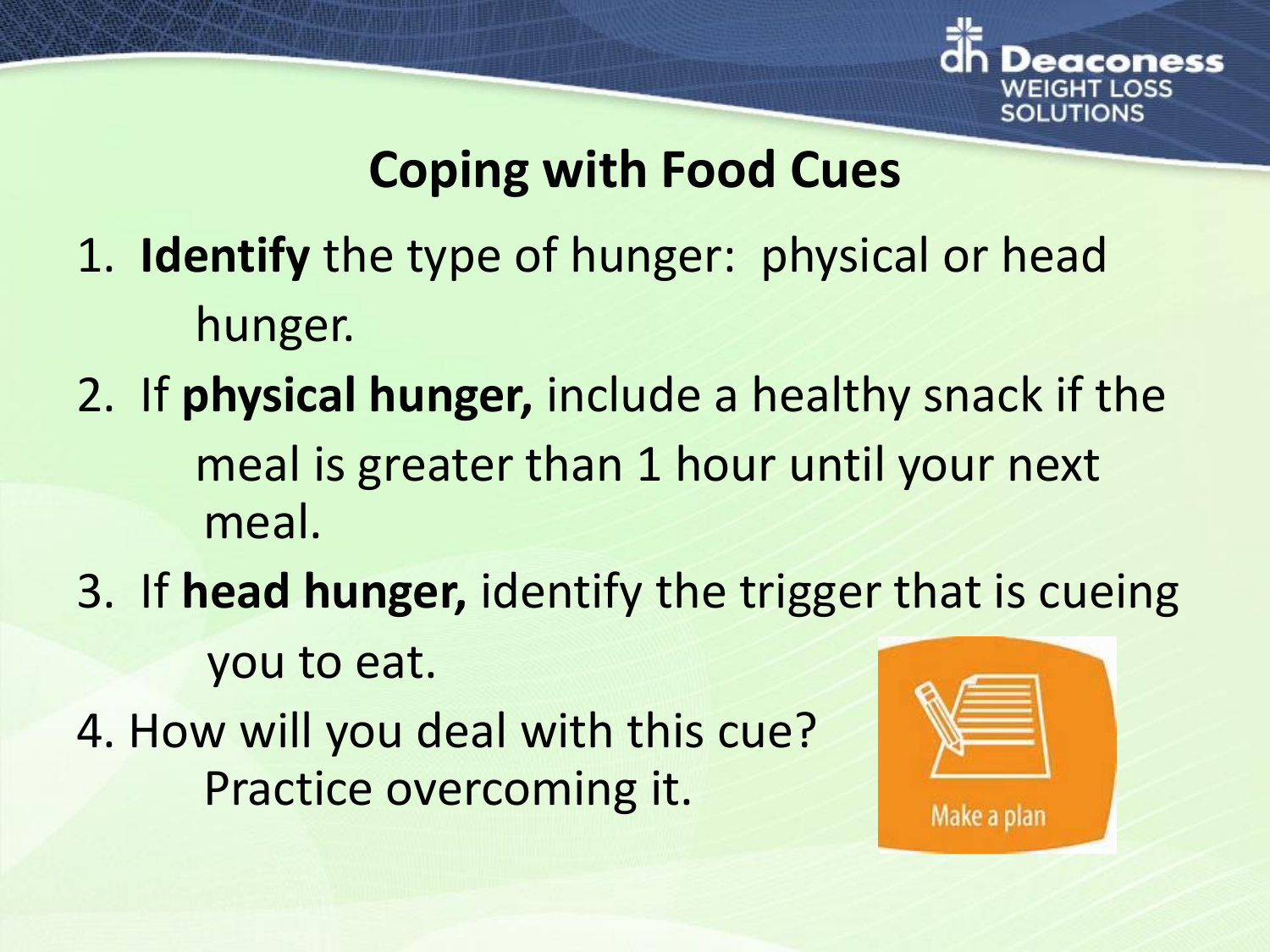

## **Two basic strategies to deal with cues:**

#### strat-e-gize

**1. Adapt** your response to the cue by using preplanned strategies. or **2. Eliminate** the cue.

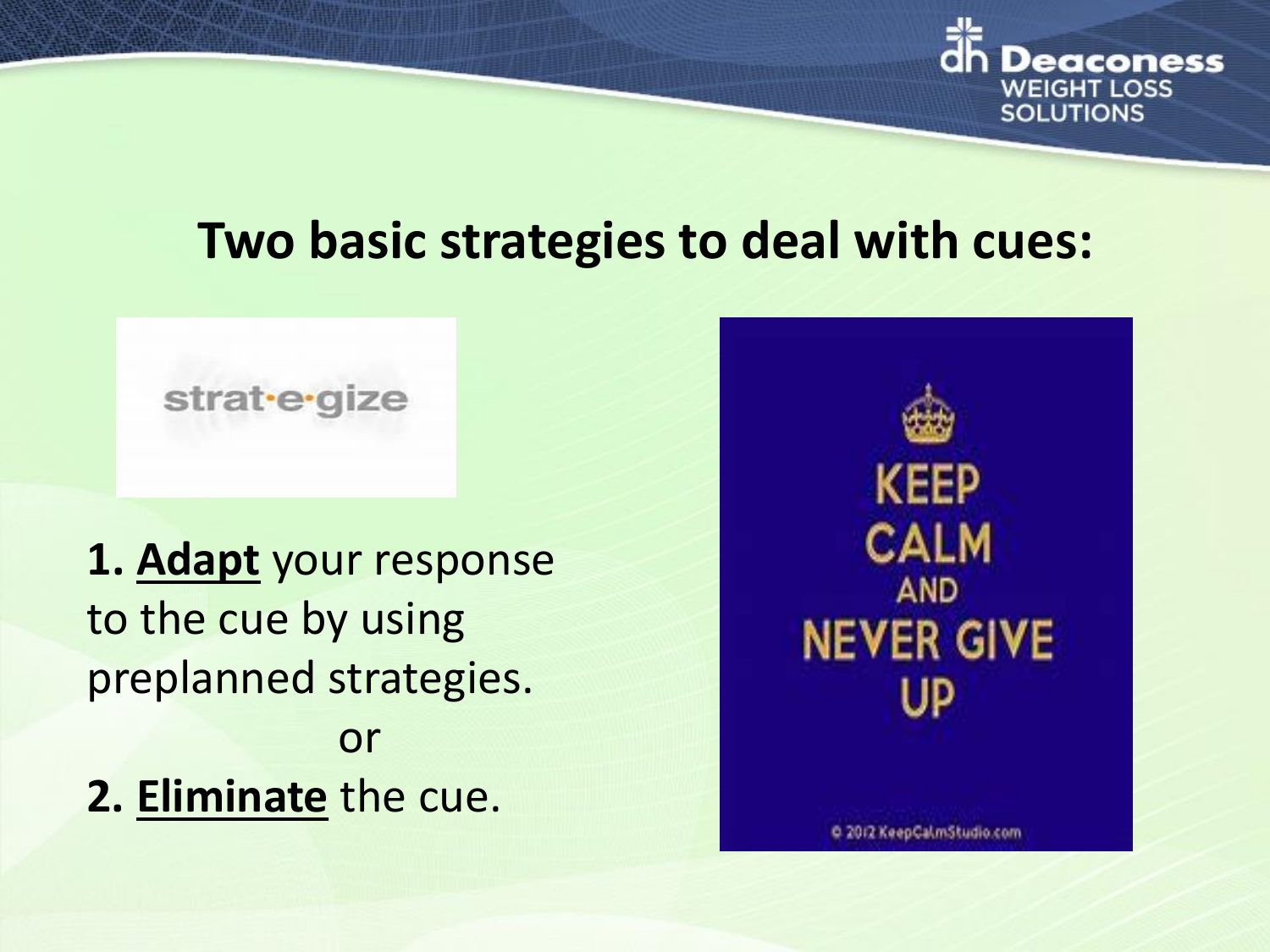

- 1. Can this cue be avoided?
- 2. If not avoidable, how can I adapt my response to this cue?

WEIGHT LOSS **SOLUTIONS** 

- 3. What is the best solution for coping with this cue?
- 4. What steps do I need to take to implement this solution?
- 5. How will I know when I have successfully managed the cue?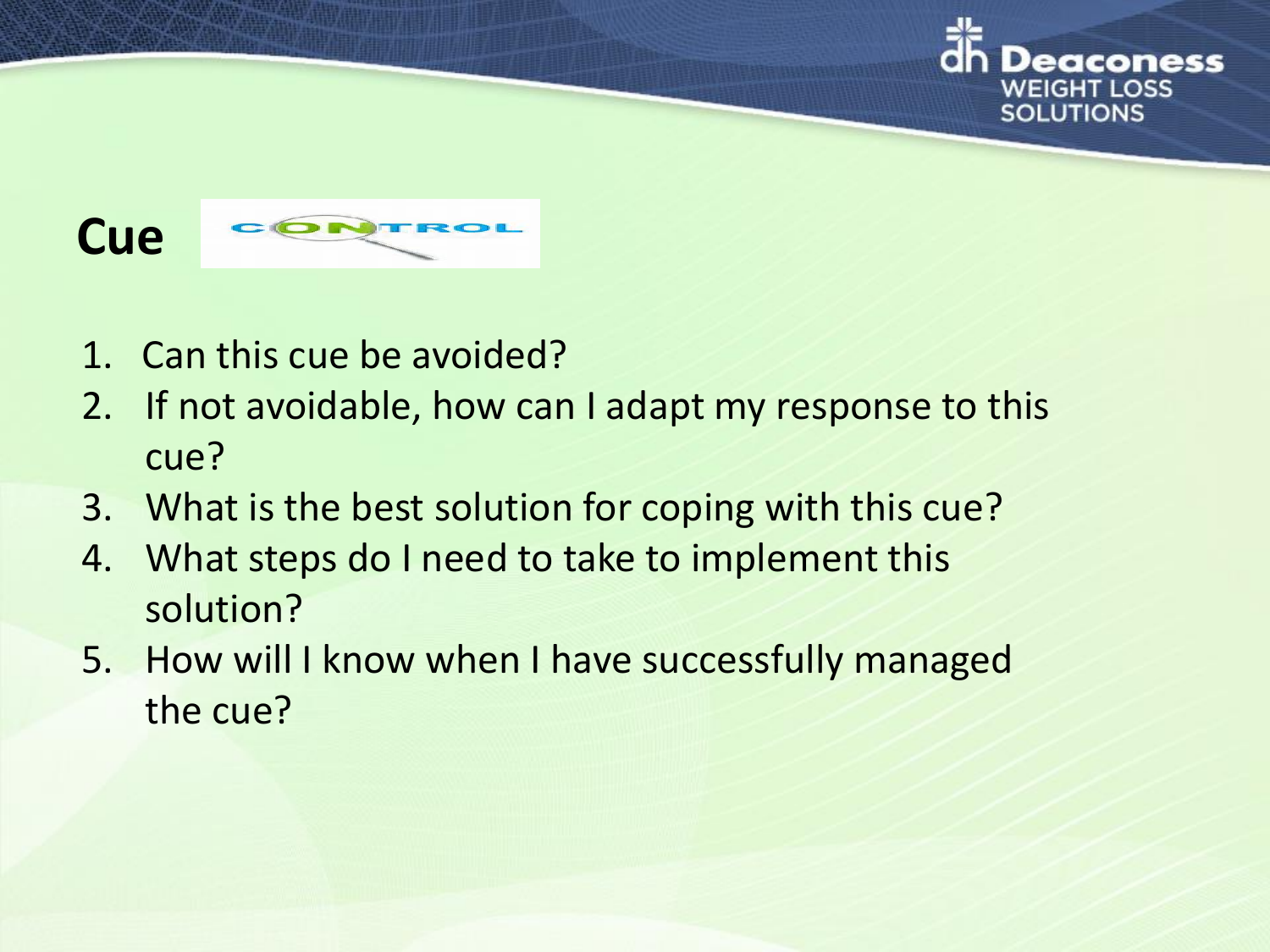

## **Identify, strategize, practice**



Identify the trigger that cues you to eat.





Brainstorm for ways to avoid or adapt to the problem cue.





a plan for attaining the goal.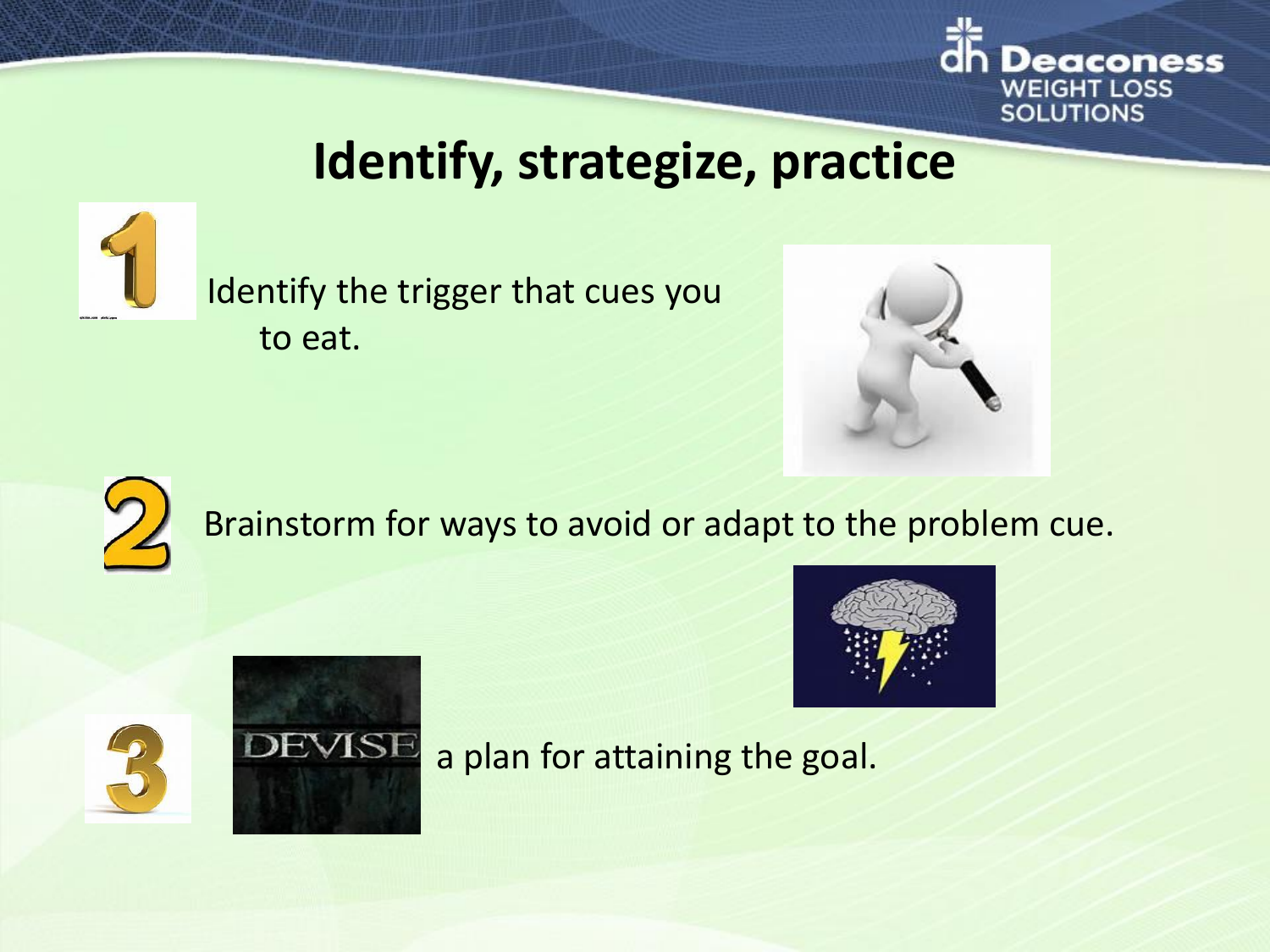

## **Identify, strategize, practice**





### Don't give up!





Revise the plan as needed and continue to practice  $\odot$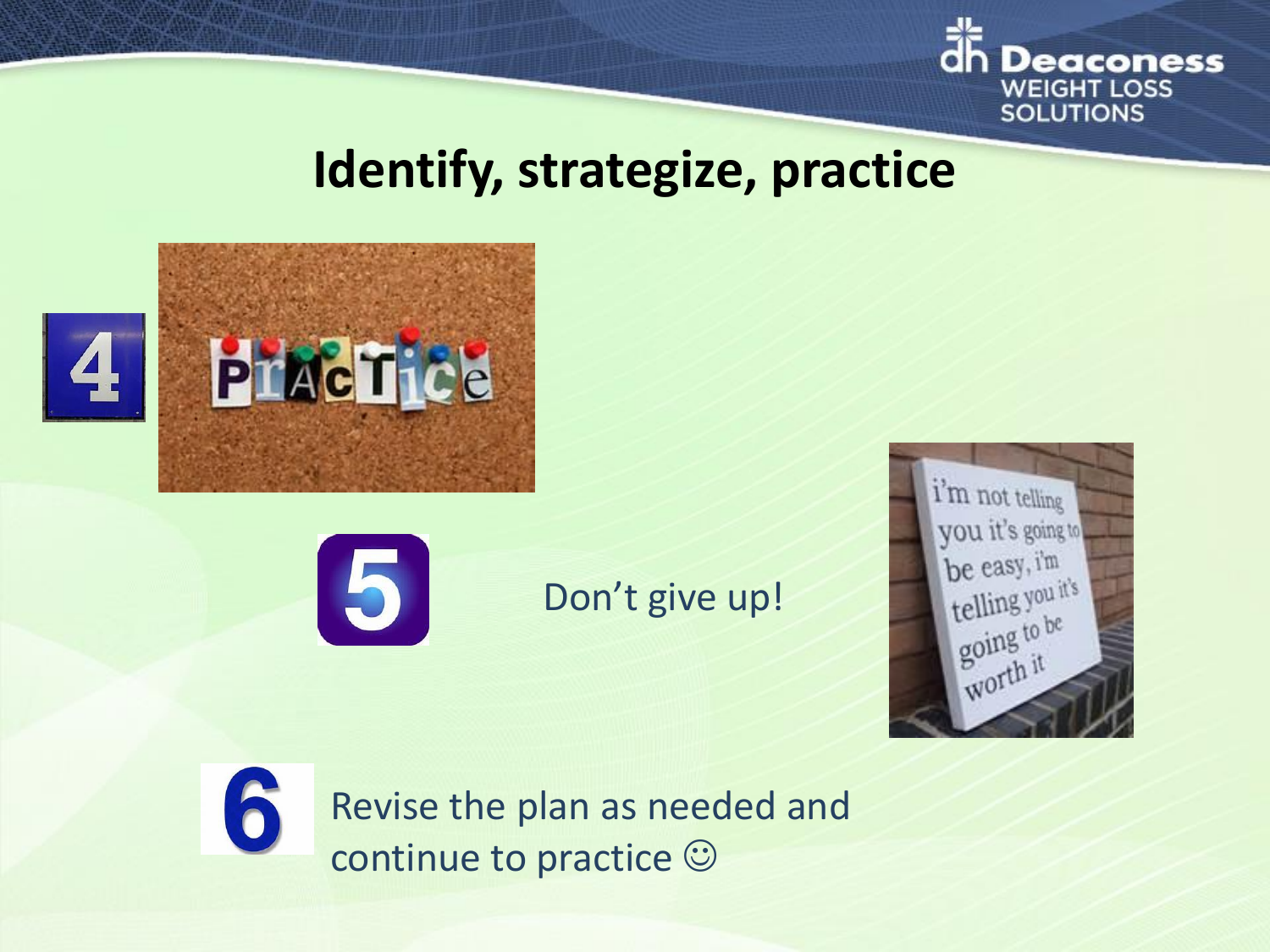

## **Adapt by planning for alternate activities**

- Develop a list of "**Alternate Activities"**
	- Activities you enjoy
	- Activities you need to accomplish
	- Activities you want to try

Plan ahead and make a list of alternative activities that you can refer to and incorporate when the urge to eat hits. The more planned you are, the more likely you are to succeed.

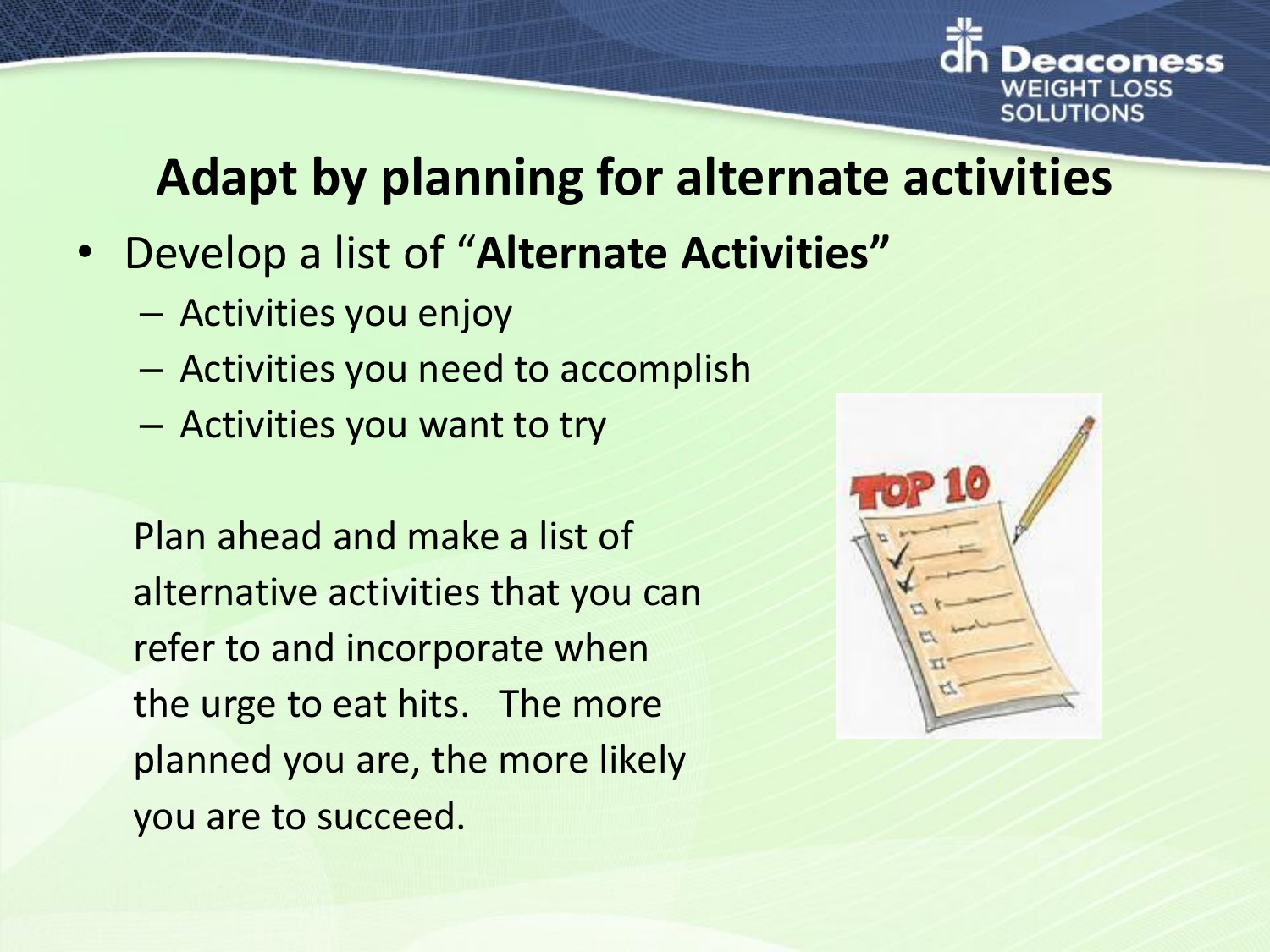

## **Example of Cue Adaption**

• Doughnuts are frequently brought to the office by the manager or other employees and are left on a counter for anyone passing by. I love doughnuts! I have to pass by the box of doughnuts frequently. Help!



#### Examples of adaptation:

1) Take healthier snacks that you like to work to eat in place of doughnuts or other junk foods that are brought into the office.

2) If you must have the doughnut, try eating a couple of doughnut holes in place of the large doughnut and log it.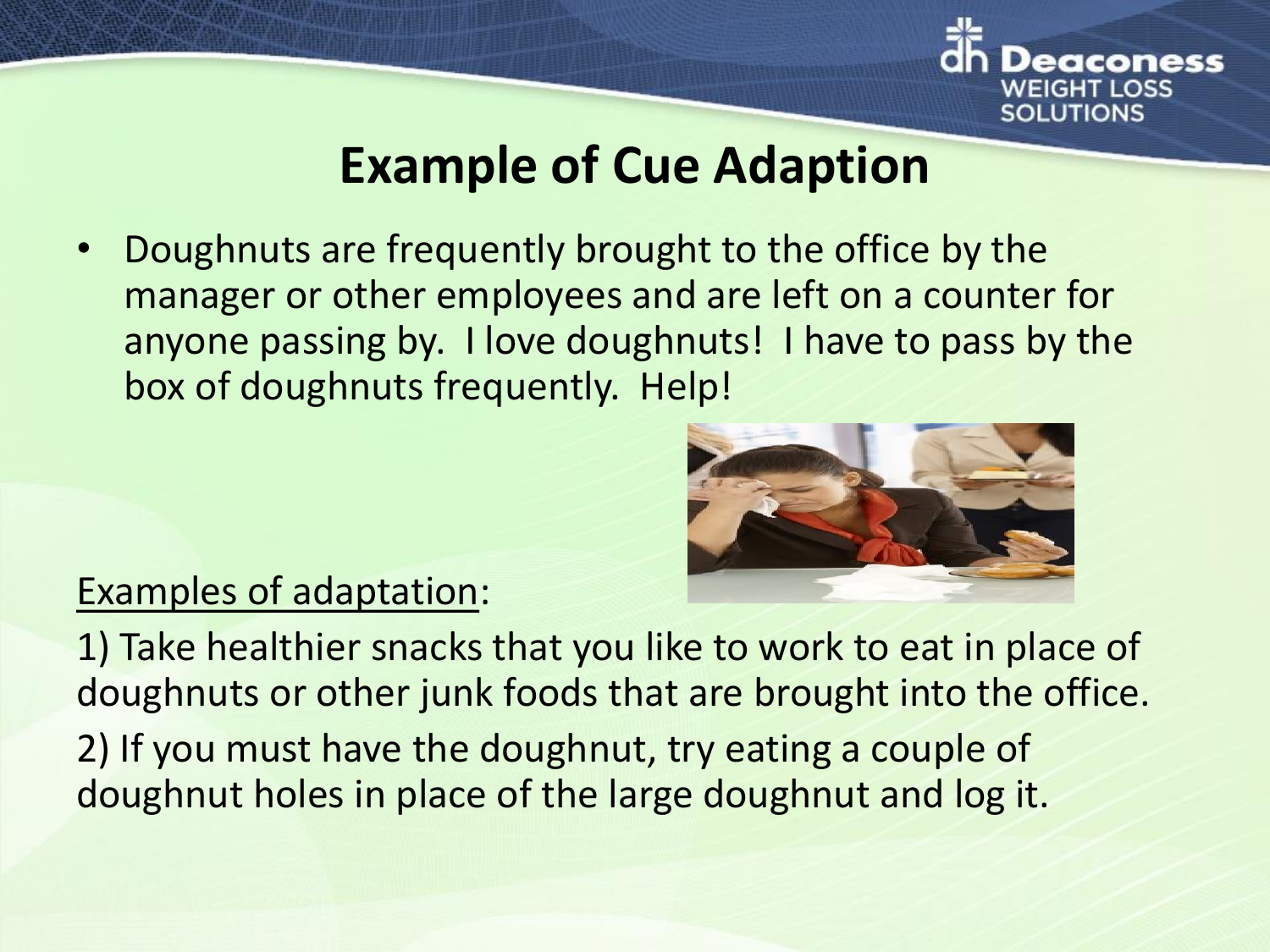

## **Example of Cue Elimination**

I am tired & hungry when leaving work. I drive by "Dairy Queen" which is on my way home and frequently go thru the drive-thru to purchase something to eat as a snack



Example of elimination**:** Plan to take a different route home, therefore not driving by DQ.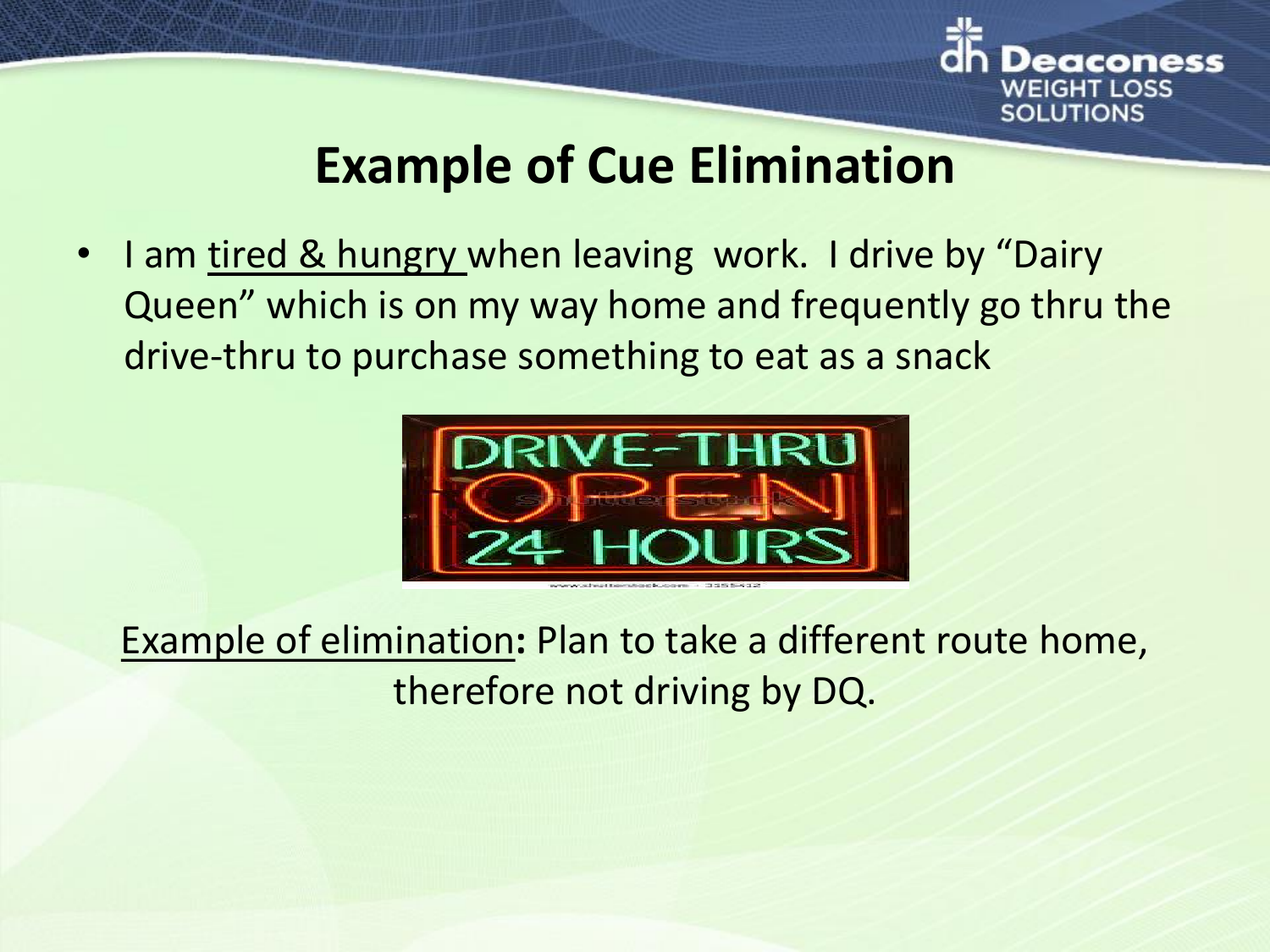

## **Managing Your Food & Activity Cues**

- Urges to eat can be thought of as waves, they start small but quickly build.
- Learn to ride out the urge to eat!